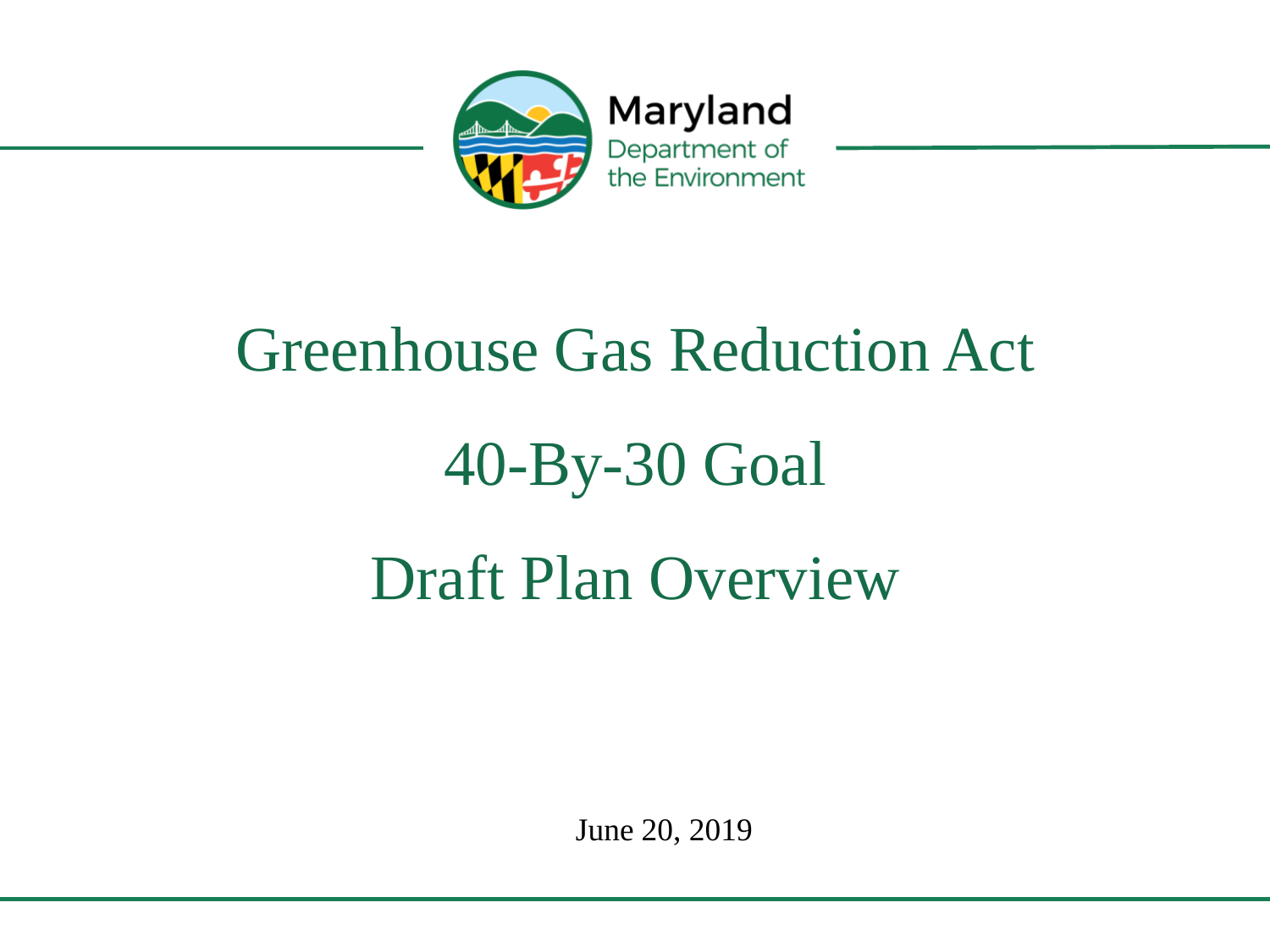#### The Greenhouse Gas Reduction Act

Requirement: Publish a plan to reduce GHGs by 25% by 2020, and 40% by 2030.



the Environment 2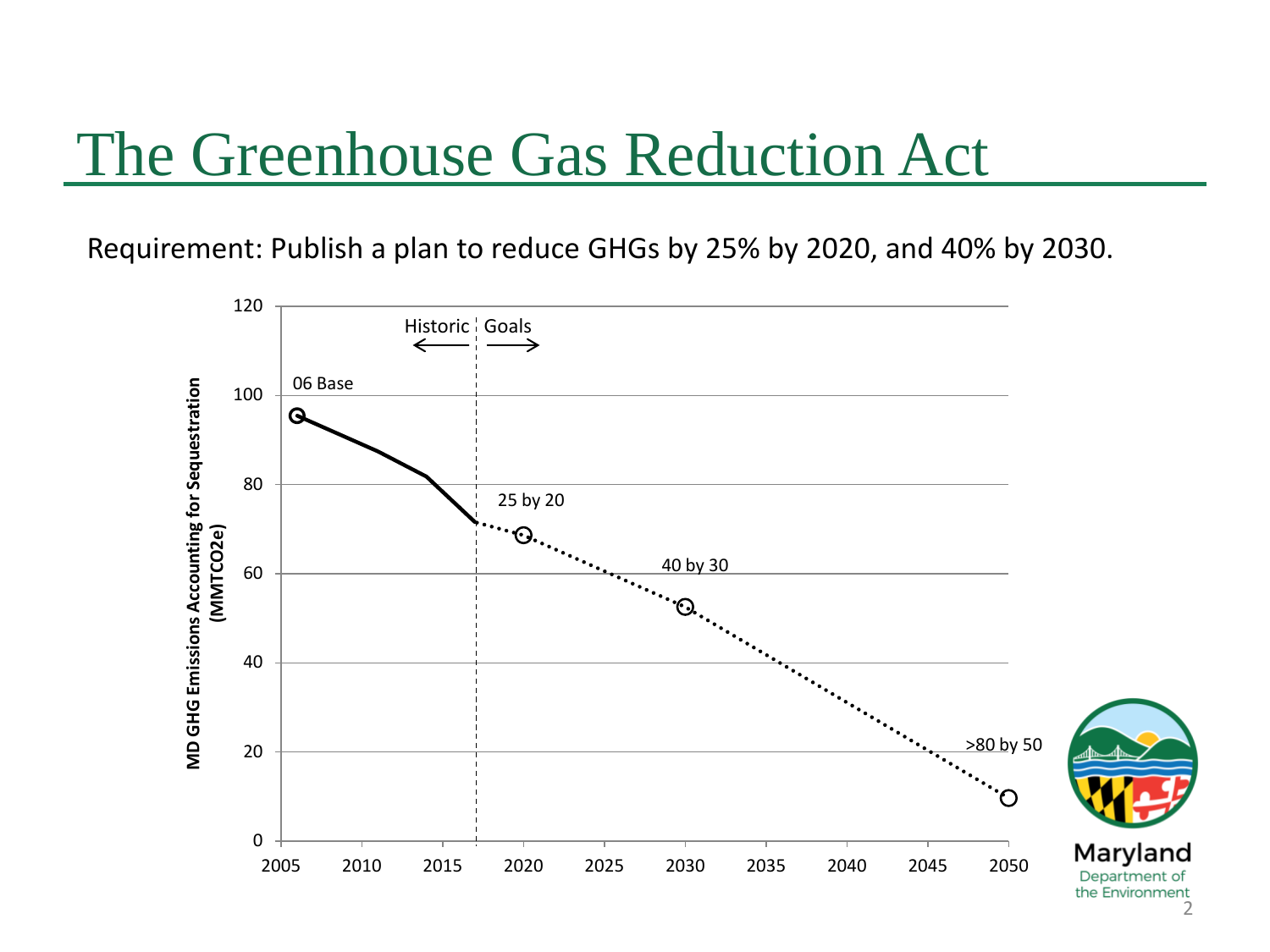# Increasing Urgency of Climate Change

Recent findings from the IPCC, the National Climate Assessment, and UMD point to increasing urgency to reduce emissions, even beyond GGRA Goals.



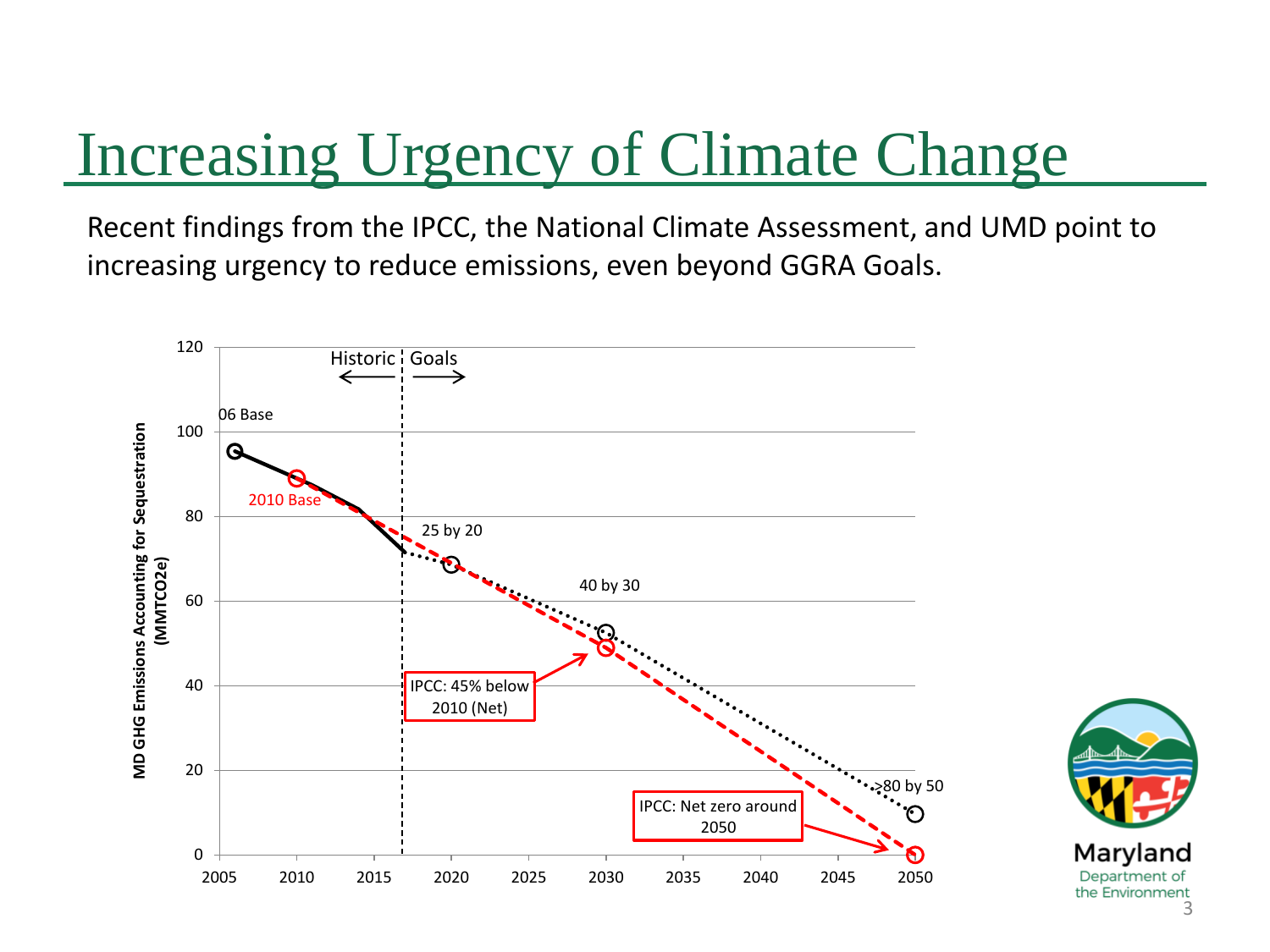# Maryland's Strides in Climate

- On track to meeting our 25% by 2020 goal and in final stages of developing draft 40% by 2030 plan
- Leadership in RGGI: cutting emissions in half, generating \$3 billion in proceeds, expanding membership and environmental strength
- Early and active member of US Climate Alliance, including initiative to ban super polluting HFC refrigerants
- Leadership in Transportation and Climate Initiative: Designing regional strategies to reduce carbon pollution

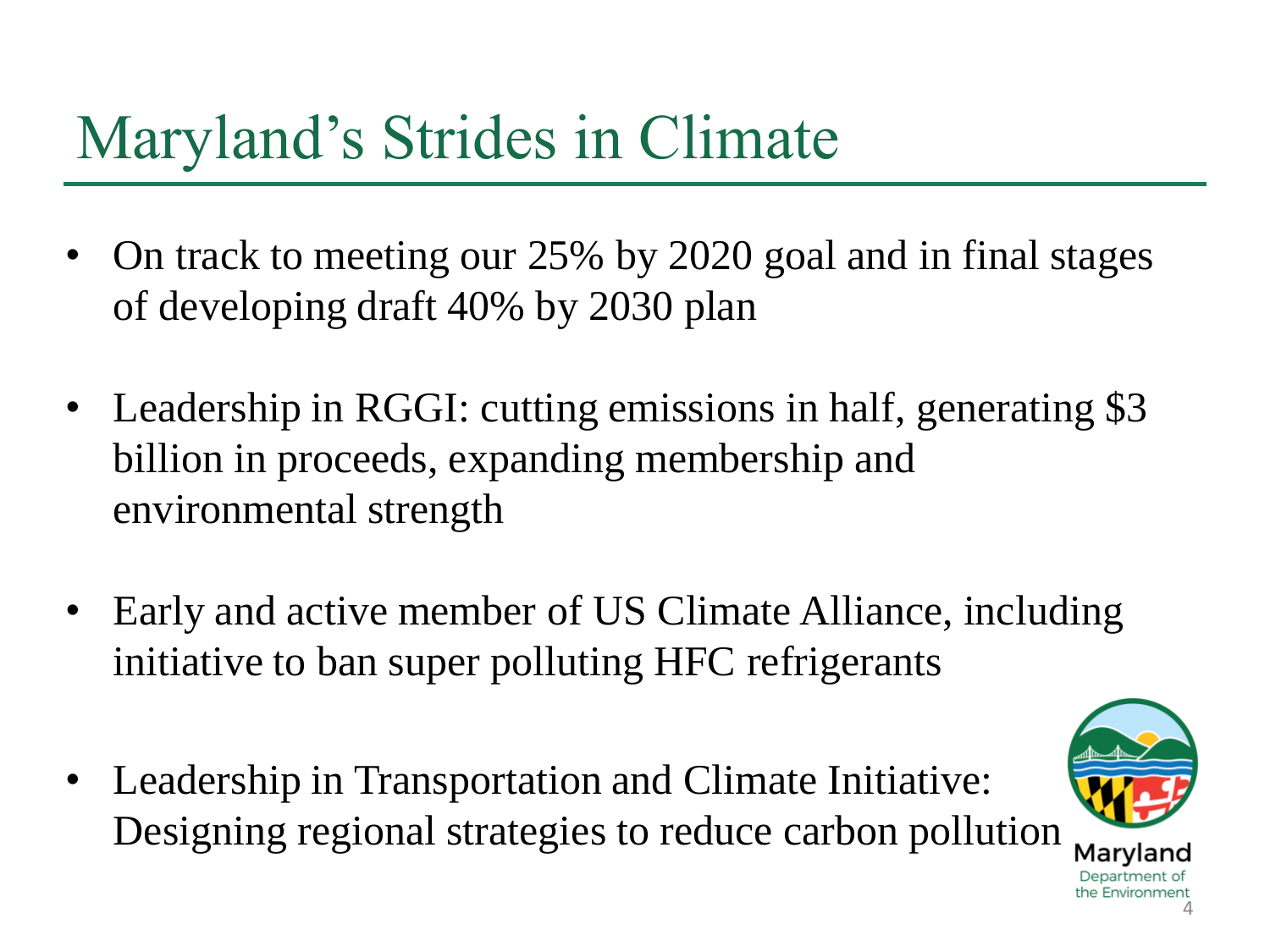# GGRA Plan Requirements

Must achieve the 40-by-30 Goal

*ALSO*

- "Be developed in recognition of" need for 80% to 95% reduction by 2050
- "Produce a net economic benefit to the State's economy and a net increase in jobs in the State"
- Consider impacts to low-income, low-to-mid-income, minority, and rural communities; any other particular class of ratepayers; the agricultural sector; the manufacturing sector.
- Do not "decrease the likelihood of reliable and affordable electrical service and statewide fuel supplies"

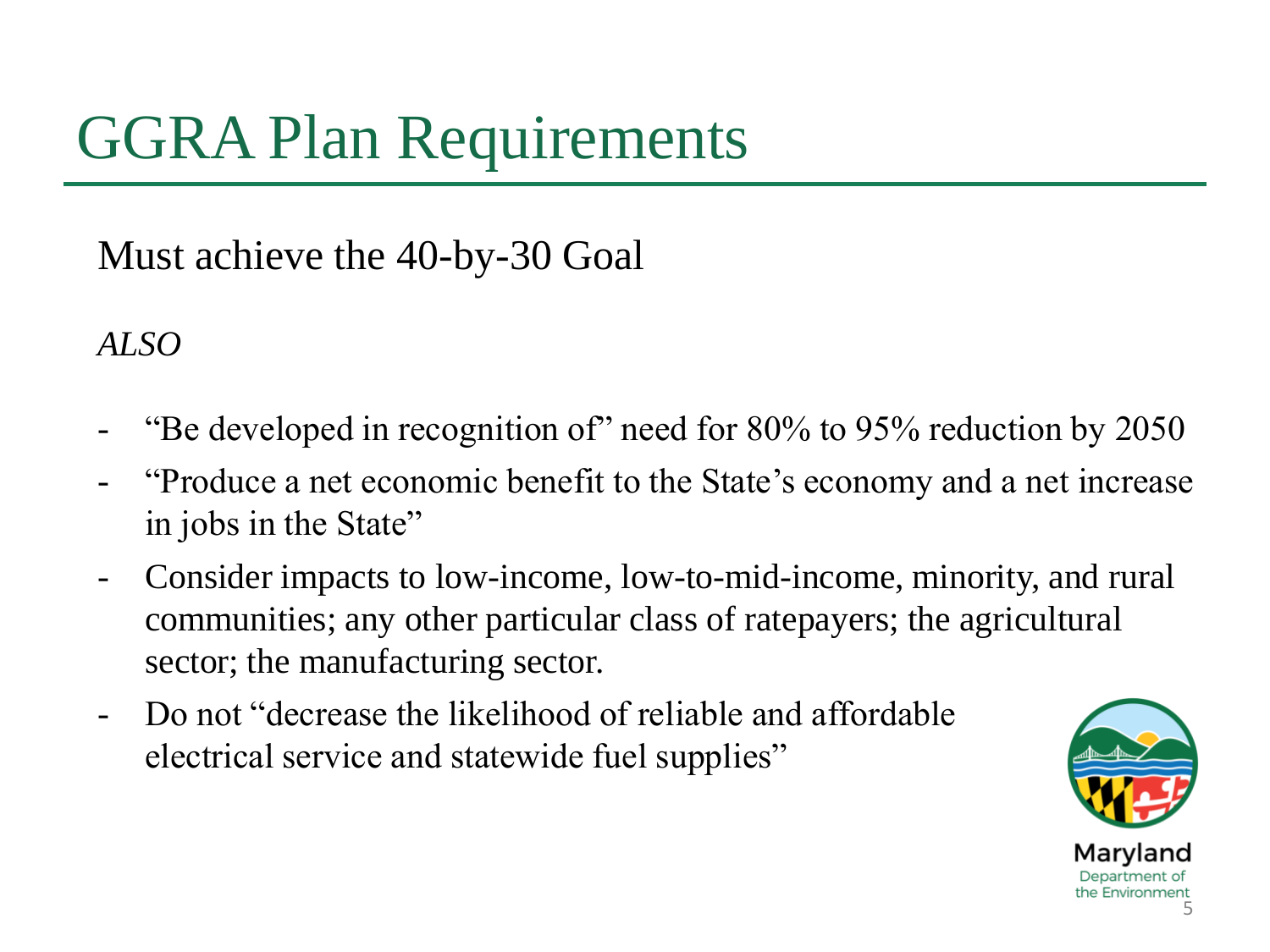#### Good News

We have found multiple pathways to meet and excel beyond the 40-by-30 goal and benefit the economy.

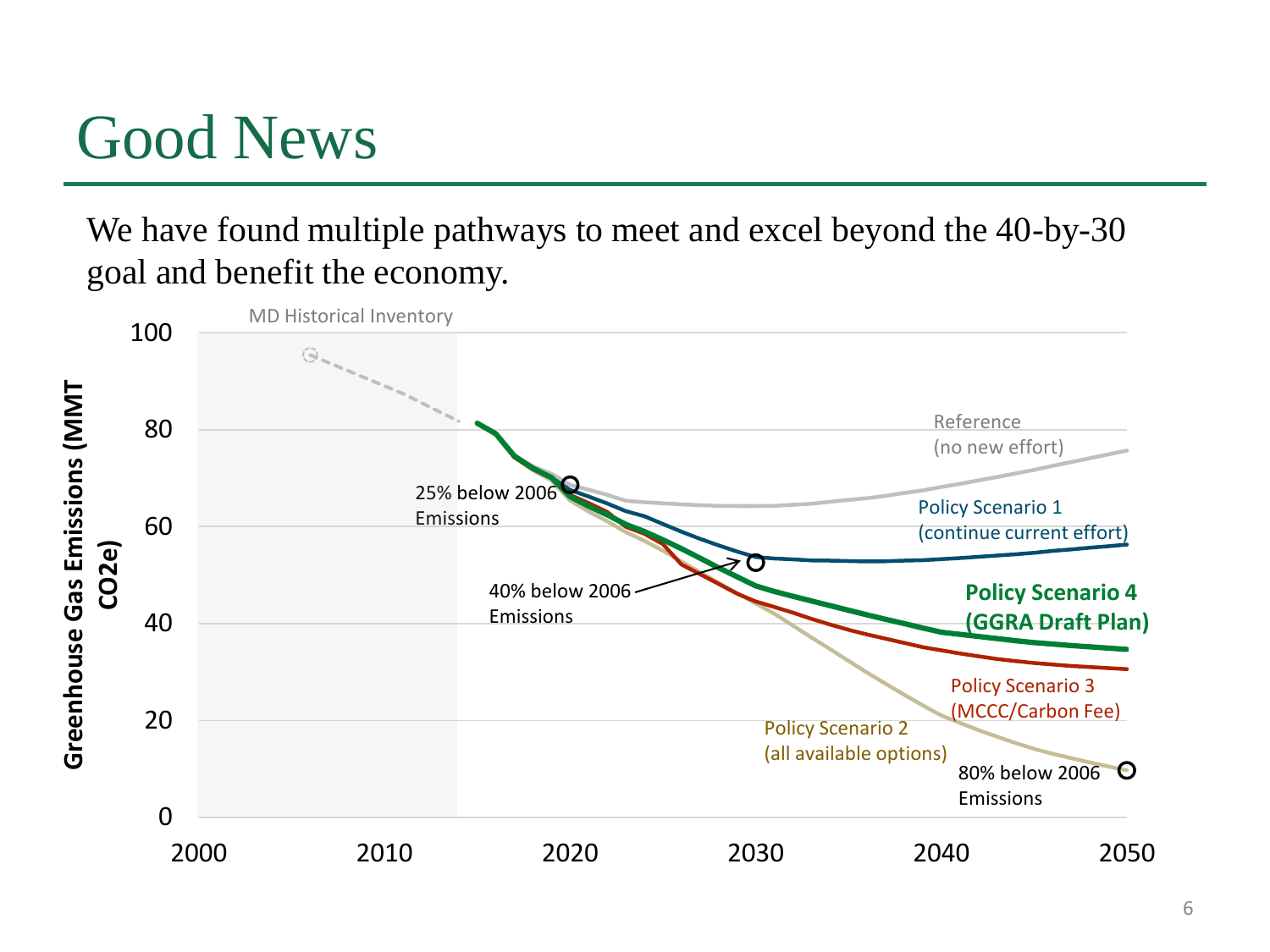#### Good News - Emissions

The GGRA Draft Plan achieves the 2030 goal with cost-effective policies.

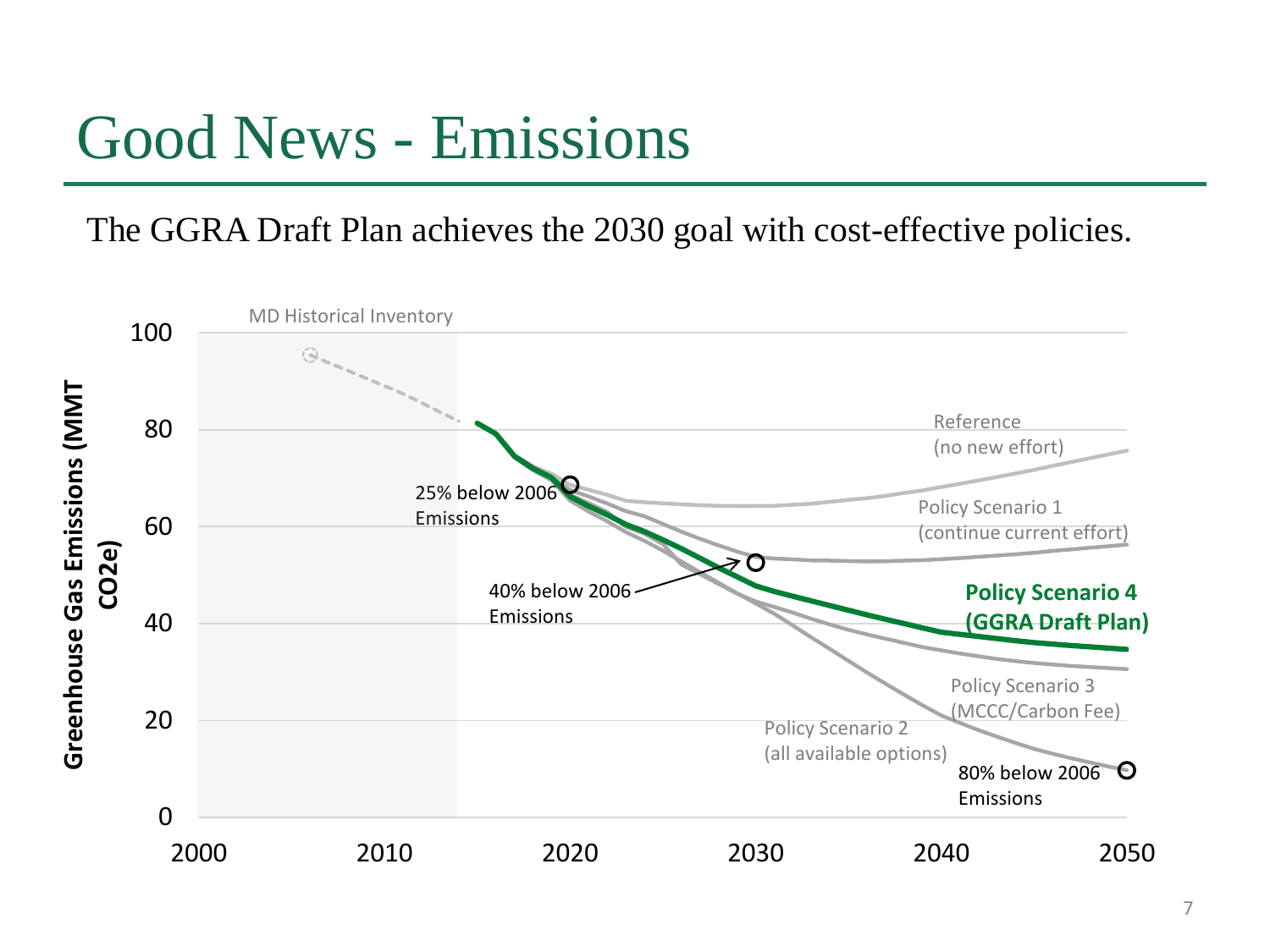### Good News - Economics

The GGRA Draft Plan achieves the 2030 goal with significant benefit to the state's economy.

| <b>MD impact relative to</b><br><b>Reference Case</b> | <b>Through 2030</b>  | <b>Through 2050</b>  |
|-------------------------------------------------------|----------------------|----------------------|
| Average job impact*                                   | $+11,649$            | $+6,703$             |
| GDP Impact**                                          | $+$ \$ 11.54 billion | $+$ \$ 18.63 billion |
| Personal Income Impact**                              | $+$ \$ 10.04 billion | $+$ \$ 15.67 billion |
| Avoided Mortality**                                   | $+$ \$ 0.60 billion  | $+$ \$ 3.68 billion  |
| Avoided Climate Damages**                             | $+$ \$ 4.38 billion  | $+$ \$ 27.55 billion |



Department of the Environment 8

\* Average number of job-years created or sustained each year.

\*\* 2018 Dollars, Cumulative, Net Present Value using 3% discount rate.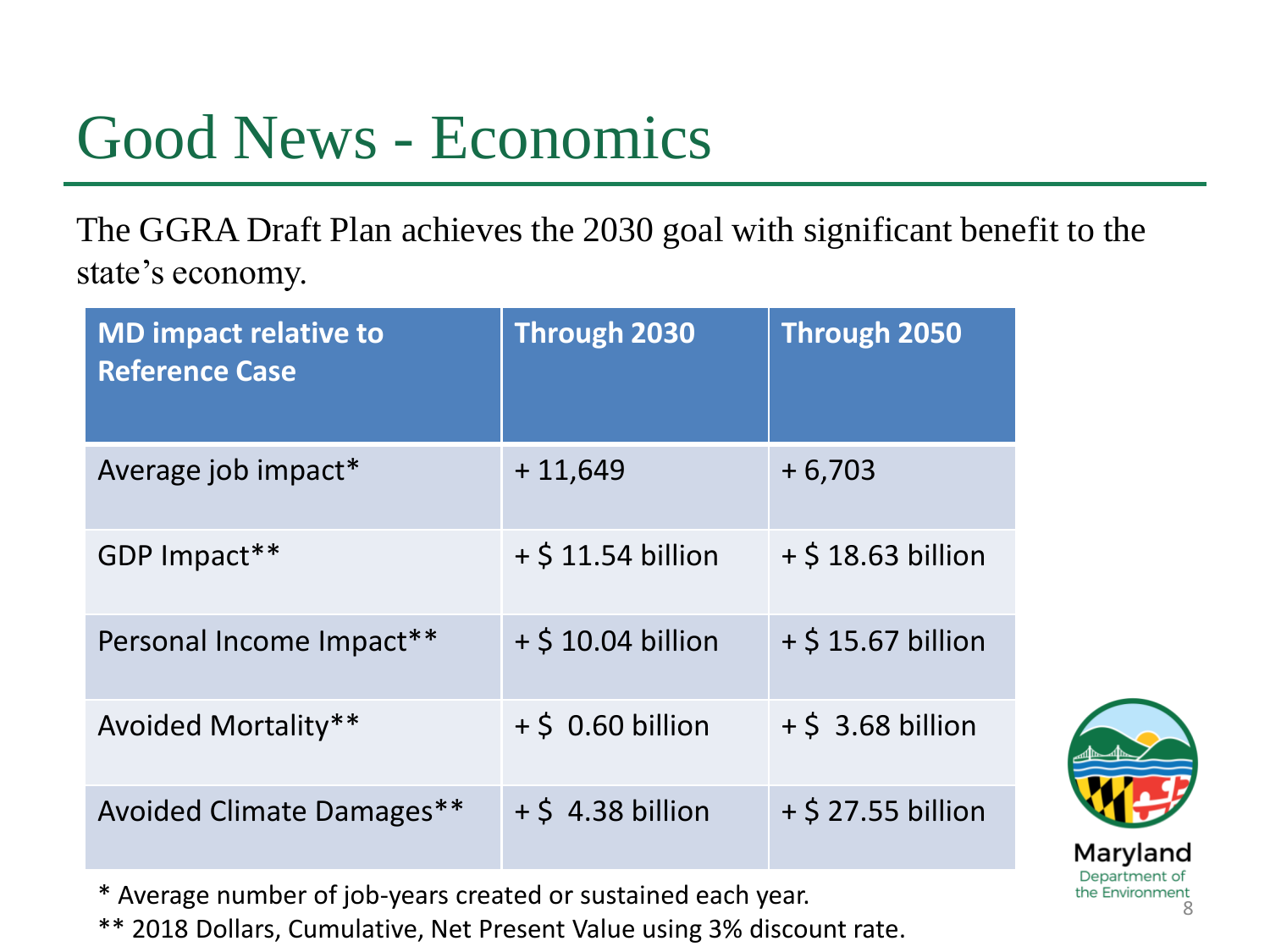# Policy Scenario Modeling

- 1. Reference Case: "Business-as-usual" scenario incorporating effects of major policies as they currently exist on the books.
- 2. Policy Scenario 1: Extension of current program framework (e.g. EmPOWER extension, 50% RPS).
- 3. Policy Scenario 2: New programs and changing program frameworks. Long-term measures to reach 2050 goal.
- 4. Policy Scenario 3: Climate Commission scenario: Carbon Price and complementary policies (including 50% RPS).
- 5. Policy Scenario 4: GGRA Draft Plan, drawing upon state agency determined cost-effective measures from prior scenarios, including the basics of a Clean and Renewable Energy Standard (CARES).

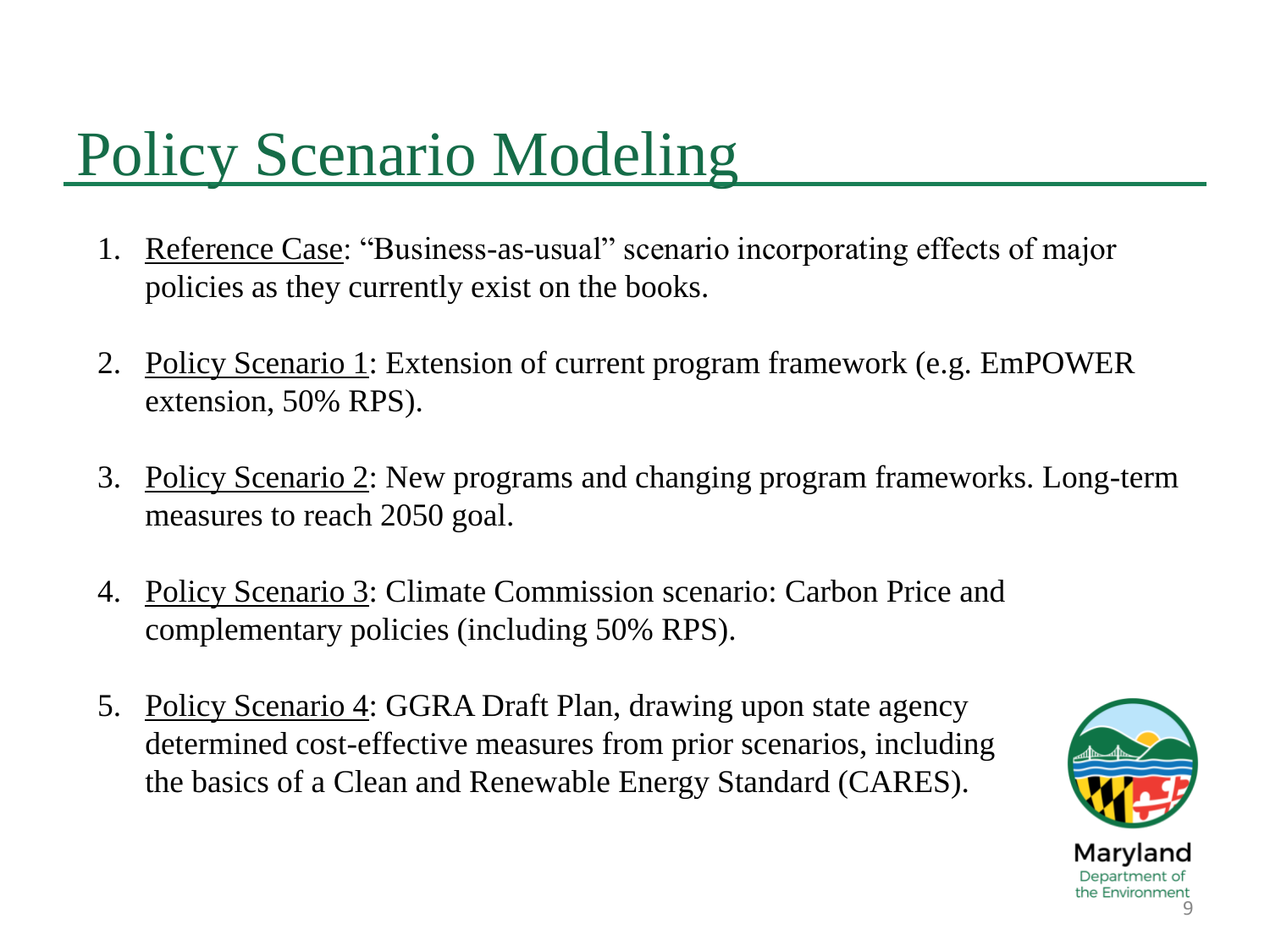# GGRA Draft Plan (Policy Scenario 4)

#### Major Programs:

Electricity Supply Clean and Renewable Energy Standard Continued RGGI Geographic Expansion

Compact Development Transportation Numerous MDOT Investments Clean Cars / ZEV Mandate 50% ZEV Transit Buses Compact Development Transportation and Climate Initiative (TCI) could fund & enable other measures.

Carbon Sequestration Enhanced Forest Management Enhanced Healthy Soils Incentives **Building Energy Use** Extended EmPOWER Heat Pump Incentives

| Other |
|-------|
| HFC   |

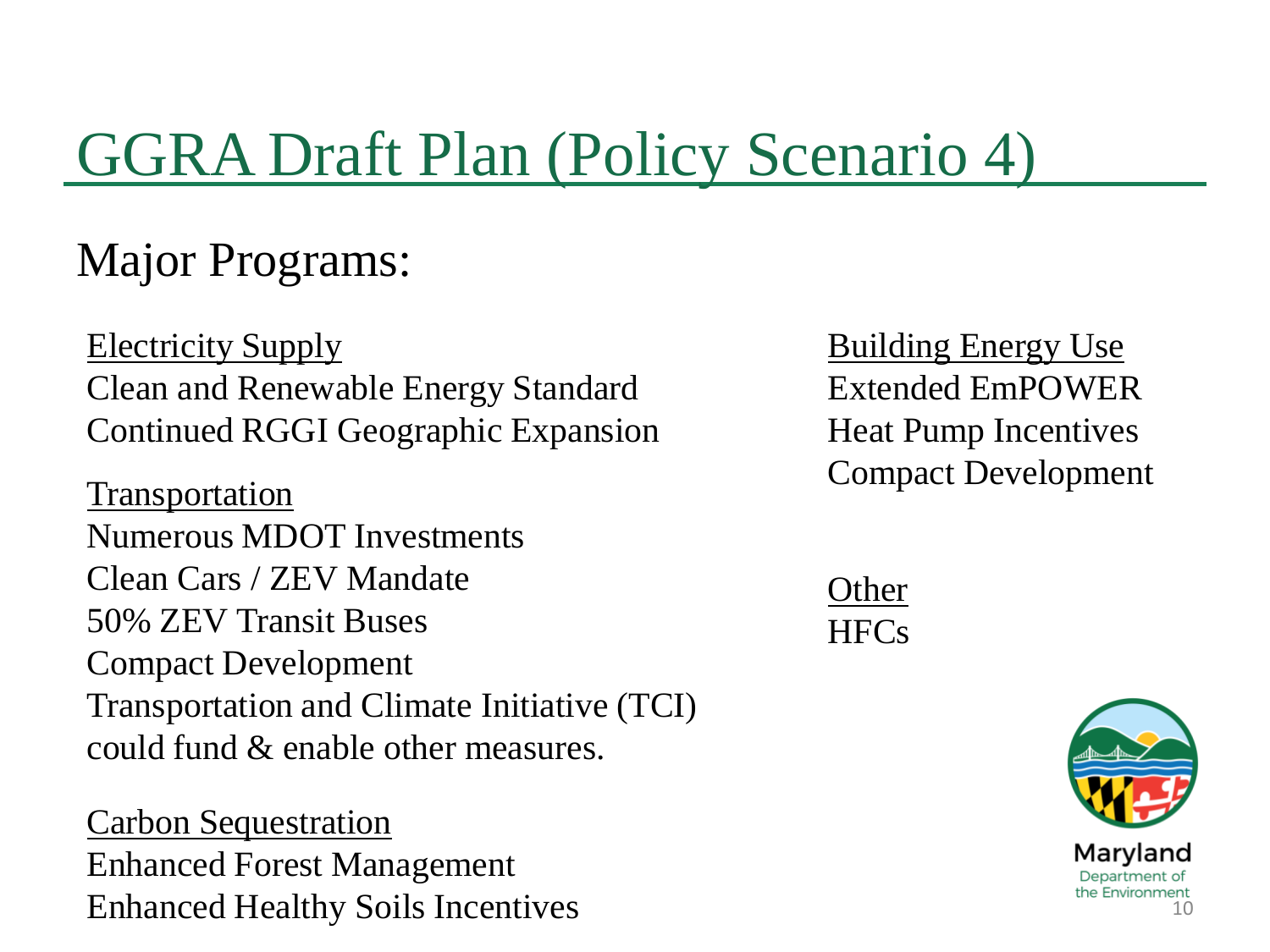#### Clean and Renewable Energy Standard (CARES)

- Incorporates low- and zero-carbon resources that are not renewable.
- Utilities turn in certificates from renewable sources (RECs) and "clean energy" sources (CECs).
- Broader competition lowers costs.

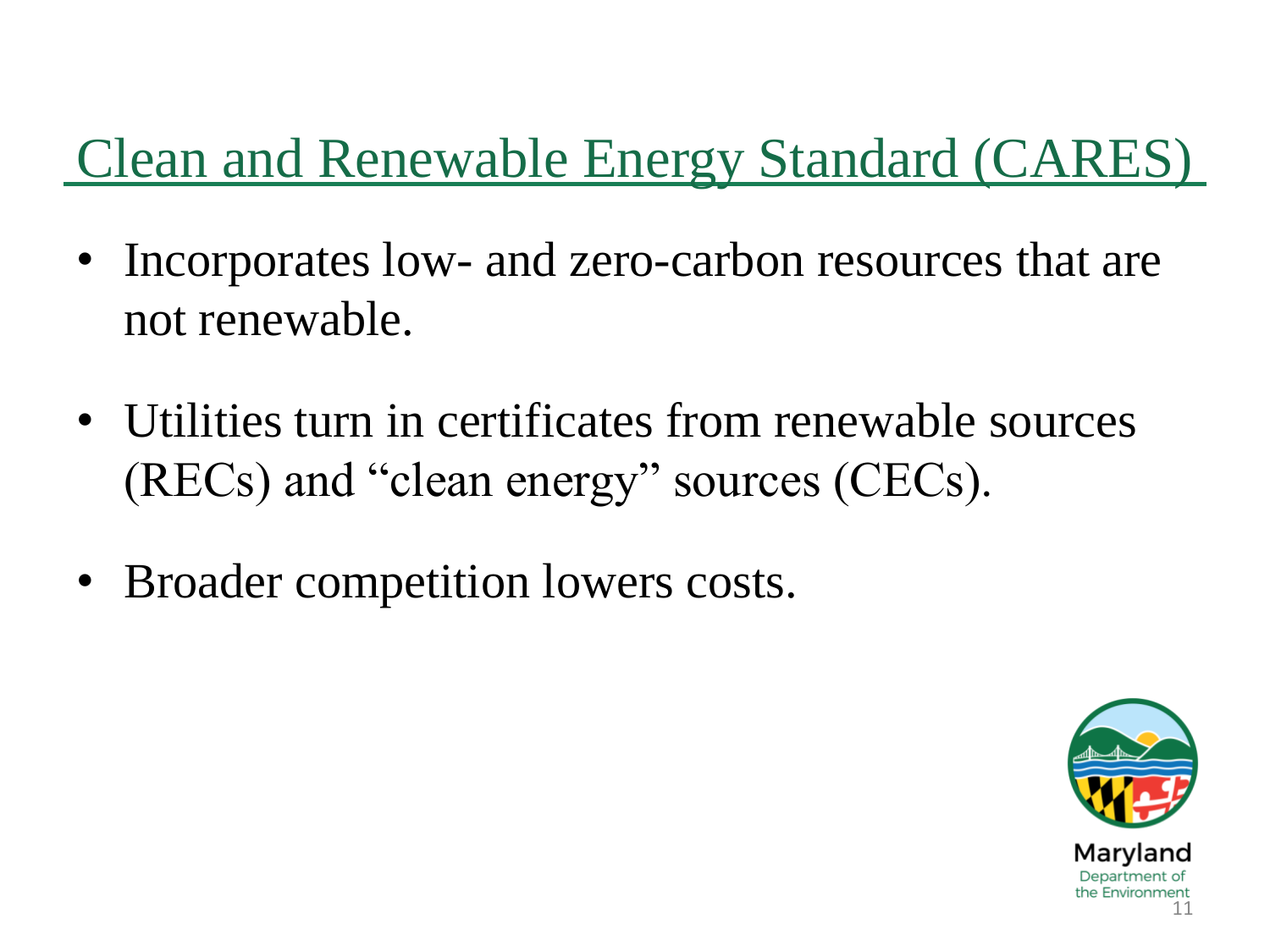# CARES Goals

- Get to 100% Clean Electricity by 2040.
- Build upon the RPS using homegrown clean energy.
- Use an all of the above strategy that significantly reduces carbon emissions by:
	- Increasing the strategic use of zero- and low-carbon clean and renewable energy sources;
	- Recognizing the clean and safe aspects of nuclear energy;
	- Supporting hydropower, coupled directly with maintaining environmental stewardship;
	- Advancing emerging technology for carbon capture and storage; and
	- Utilizing the role of energy-efficient combined heat and power. Maryland



Denartme the Environment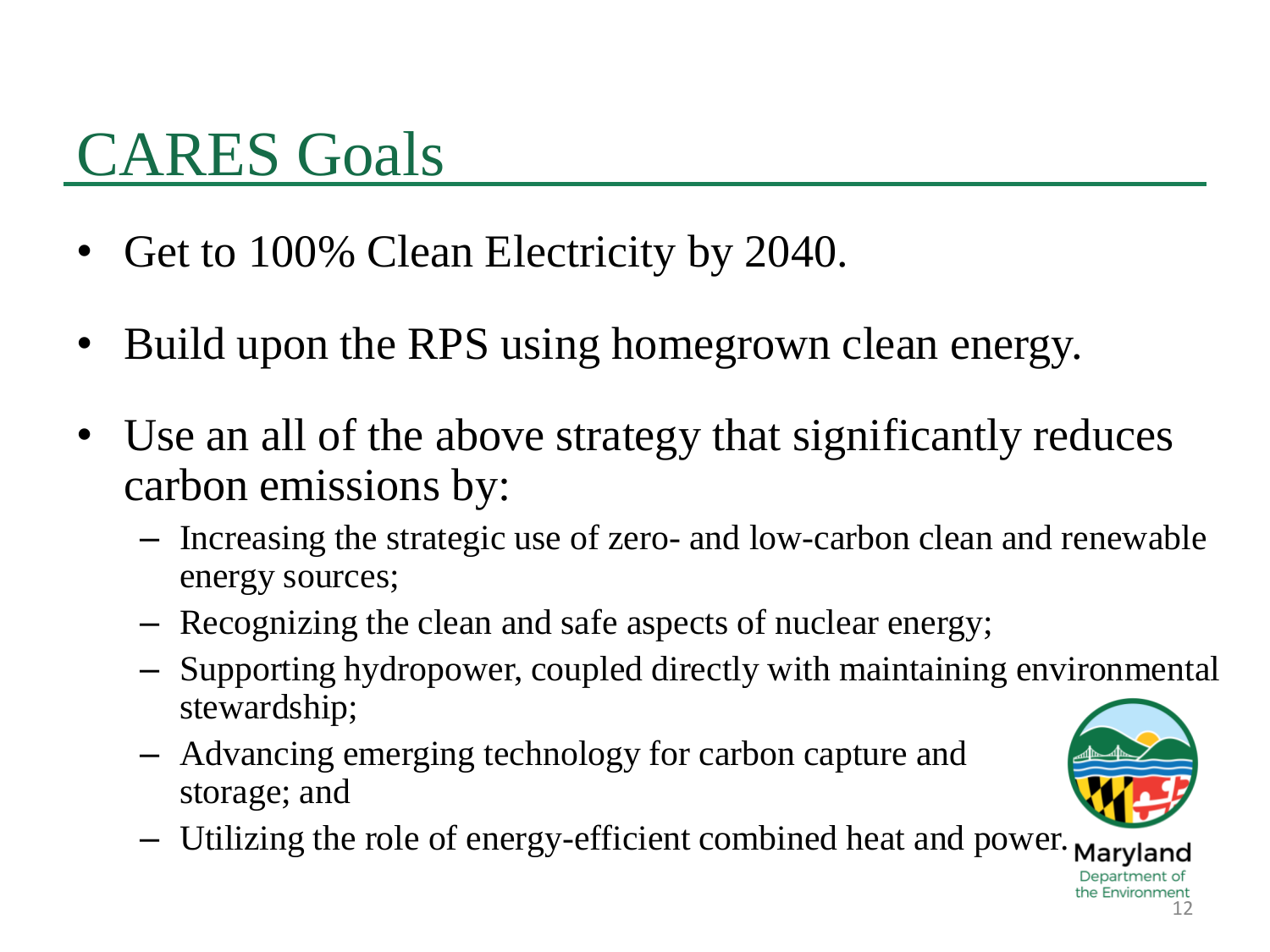### CARES Benefits

- It is not possible to get to 100% clean electricity using current technology.
	- The CARES is flexible, so will deploy more renewables if that changes.
	- CARES takes advantage of CCS and modular nuclear, if those technologies mature.
- Allowing all low/zero-carbon resources to compete based on cost will get to 100% at lowest cost.
- Complements the RPS

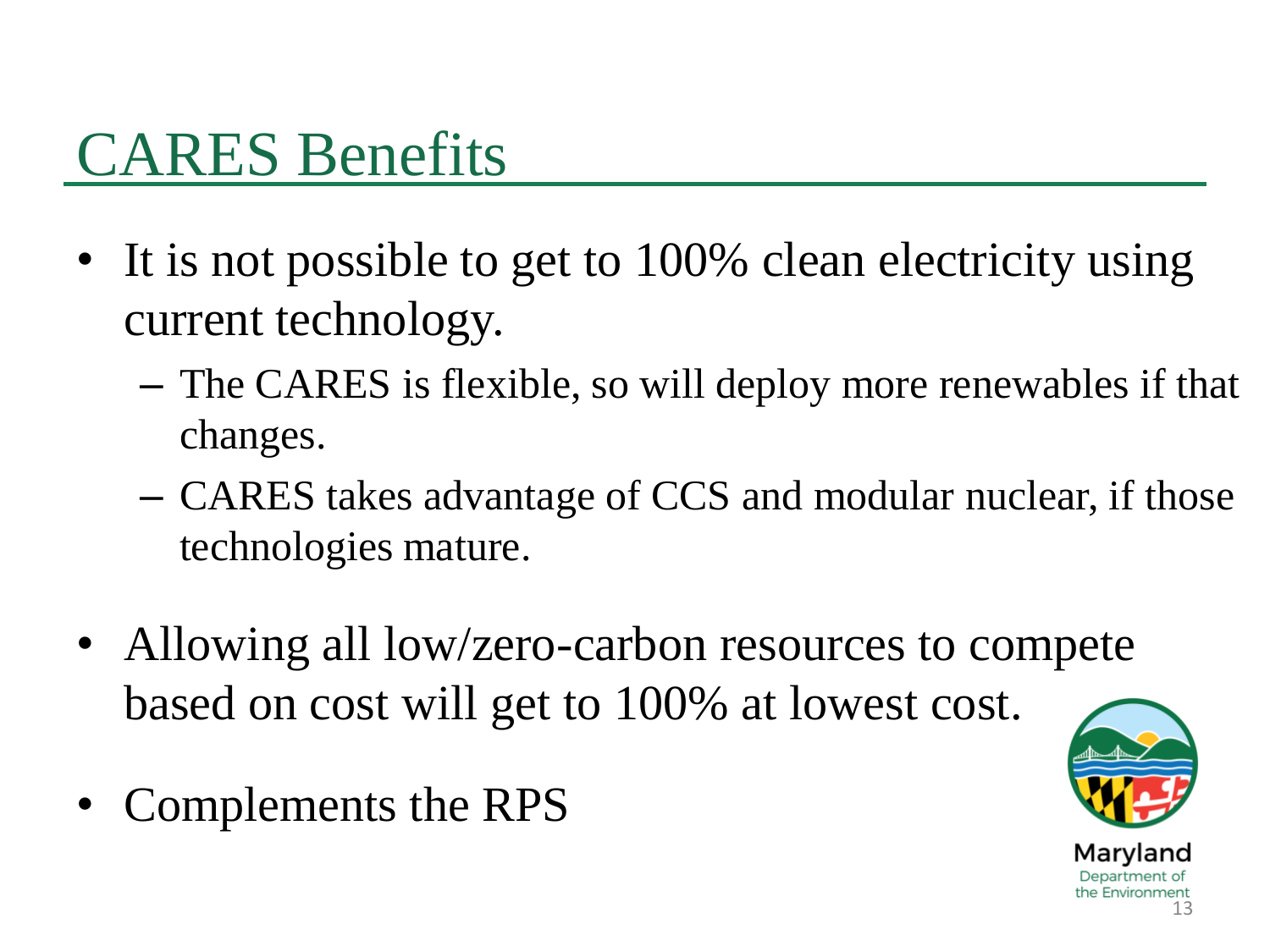### CARES Benefits

- Additional clean and renewable energy is necessary to meet Maryland's climate change goals.
- CARES relies on homegrown energy to move beyond the current RPS.
- 100% Clean Electricity by 2040 is among the most ambitious goals in the country.

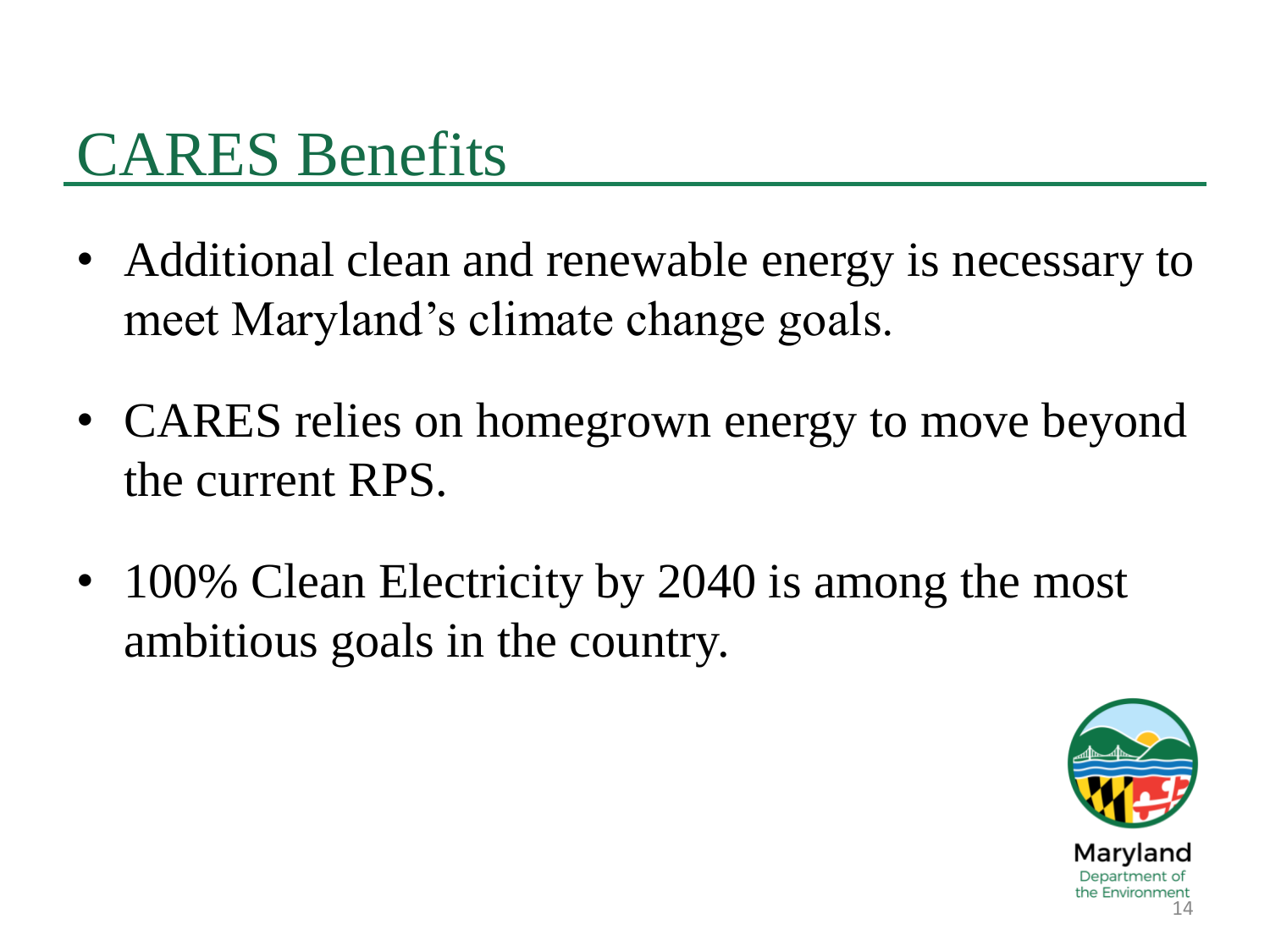# State Agency Programs & Assumptions

#### MEA

CARES structure, CHP role & costs, rooftop solar assumptions

#### MDOT

Transportation infrastructure investment costs & benefits EV deployment estimates

#### MDP

Compact development impacts in transportation & buildings

#### DNR

Forest management sequestration impacts

#### MDA

Healthy soils sequestration impacts

DHCD EmPOWER low income & multifamily impacts

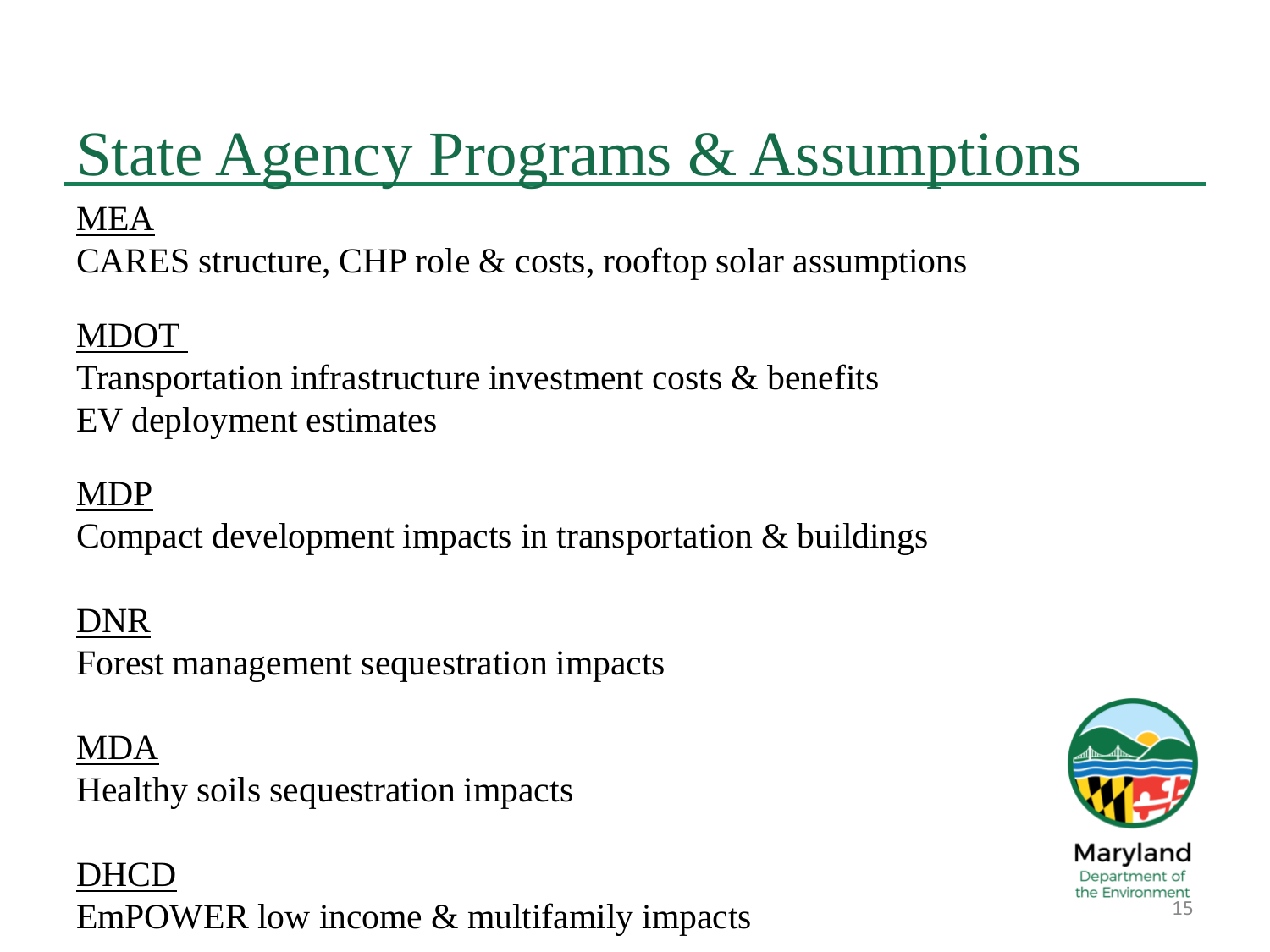### GGRA Draft Plan Emissions Results

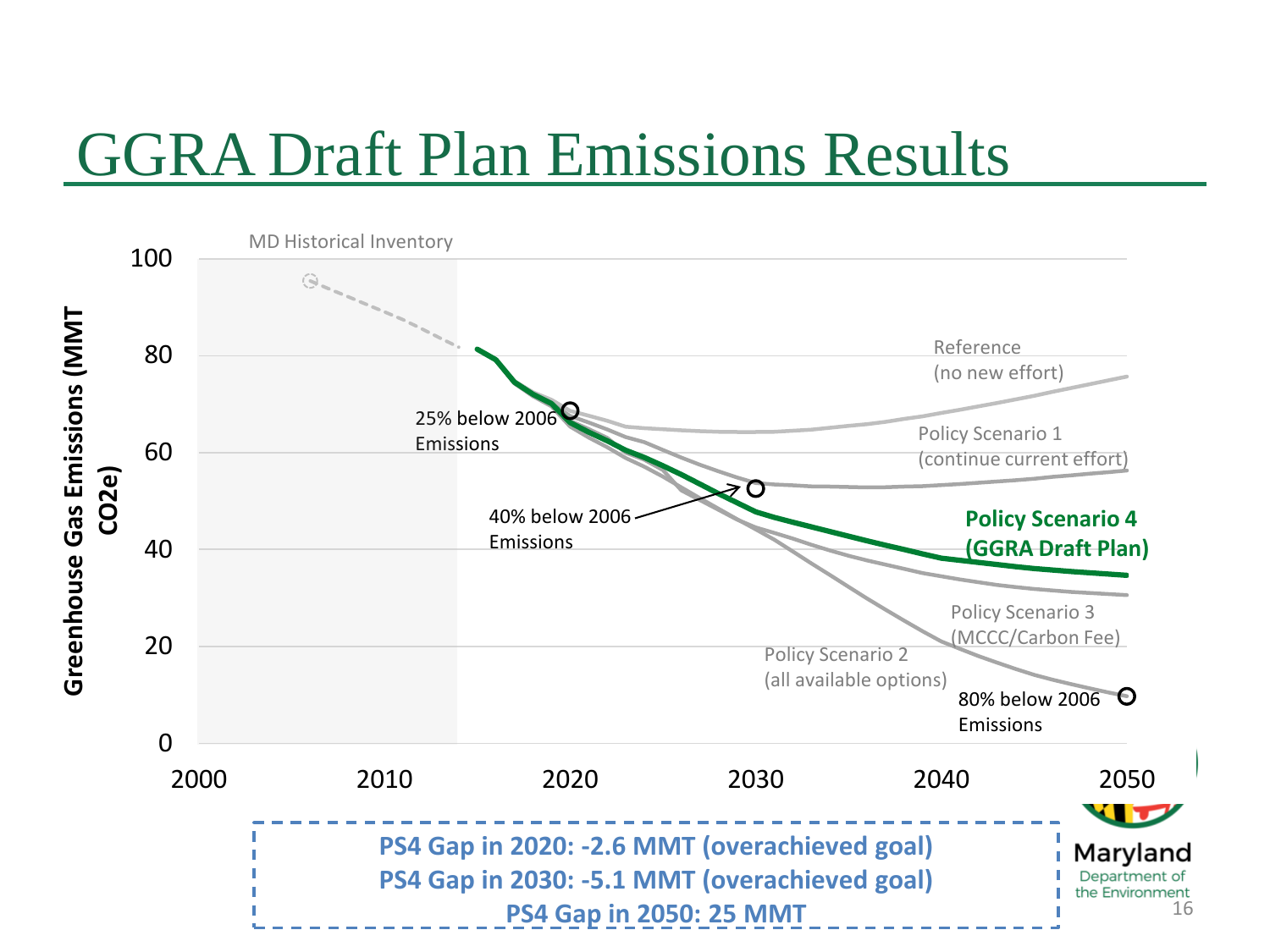### GGRA Draft Plan Employment Results

- Draft Plan drives substantial job gains.
- Almost all of MD's fossil fuel comes from out of state.
- Investments that reduce fossil fuel consumption drive positive impacts for MD's economy.



17 modest underlying gains. (Transportation gains dependent on Federal funding) Large transportation projects drive substantial job gains in the near-term; investments in in-state clean energy and fuel-saving measures provide more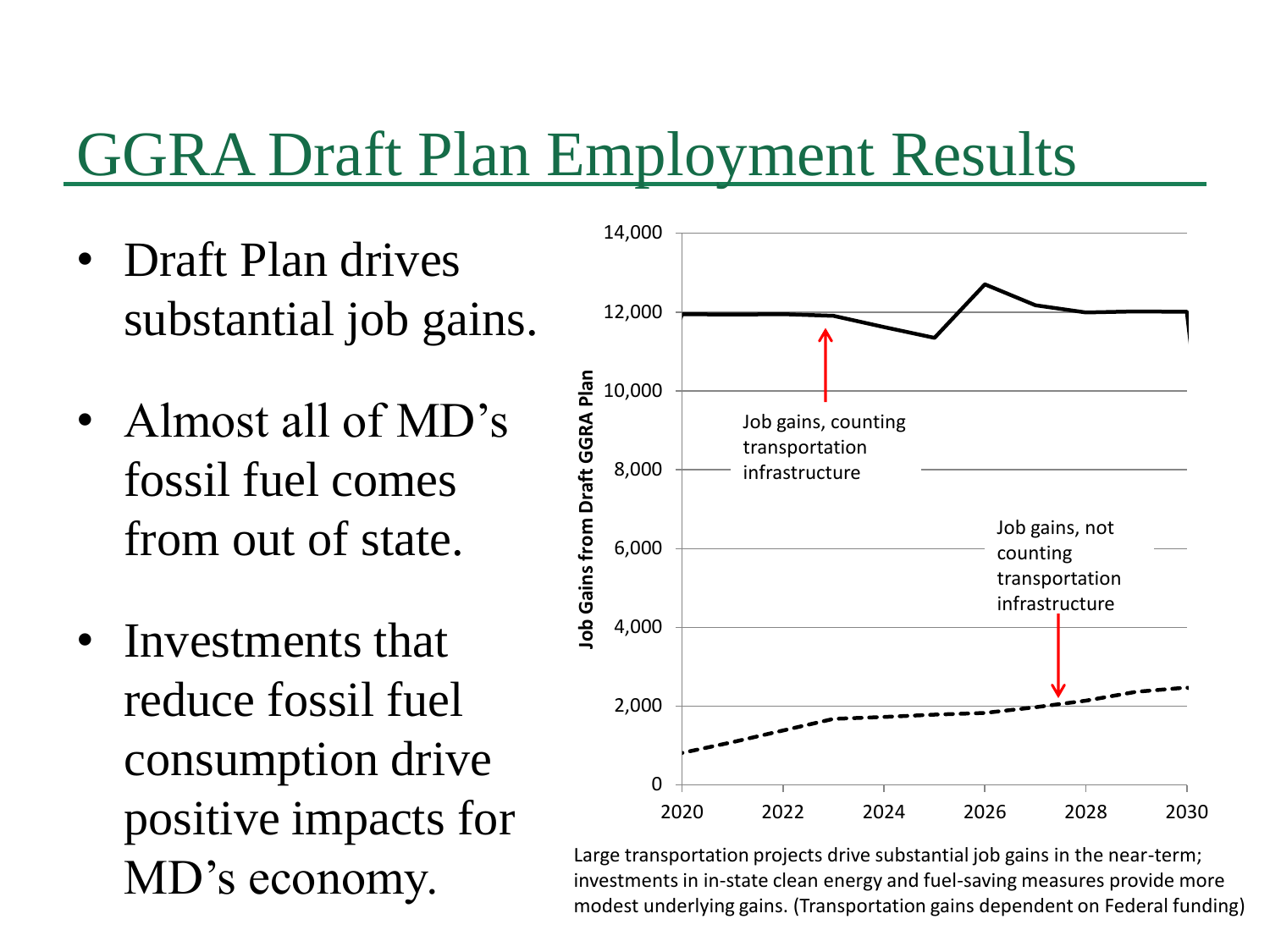# Why Policy Scenario 4?

Policy Scenario 4 best balances economic and emissions benefits for 2030

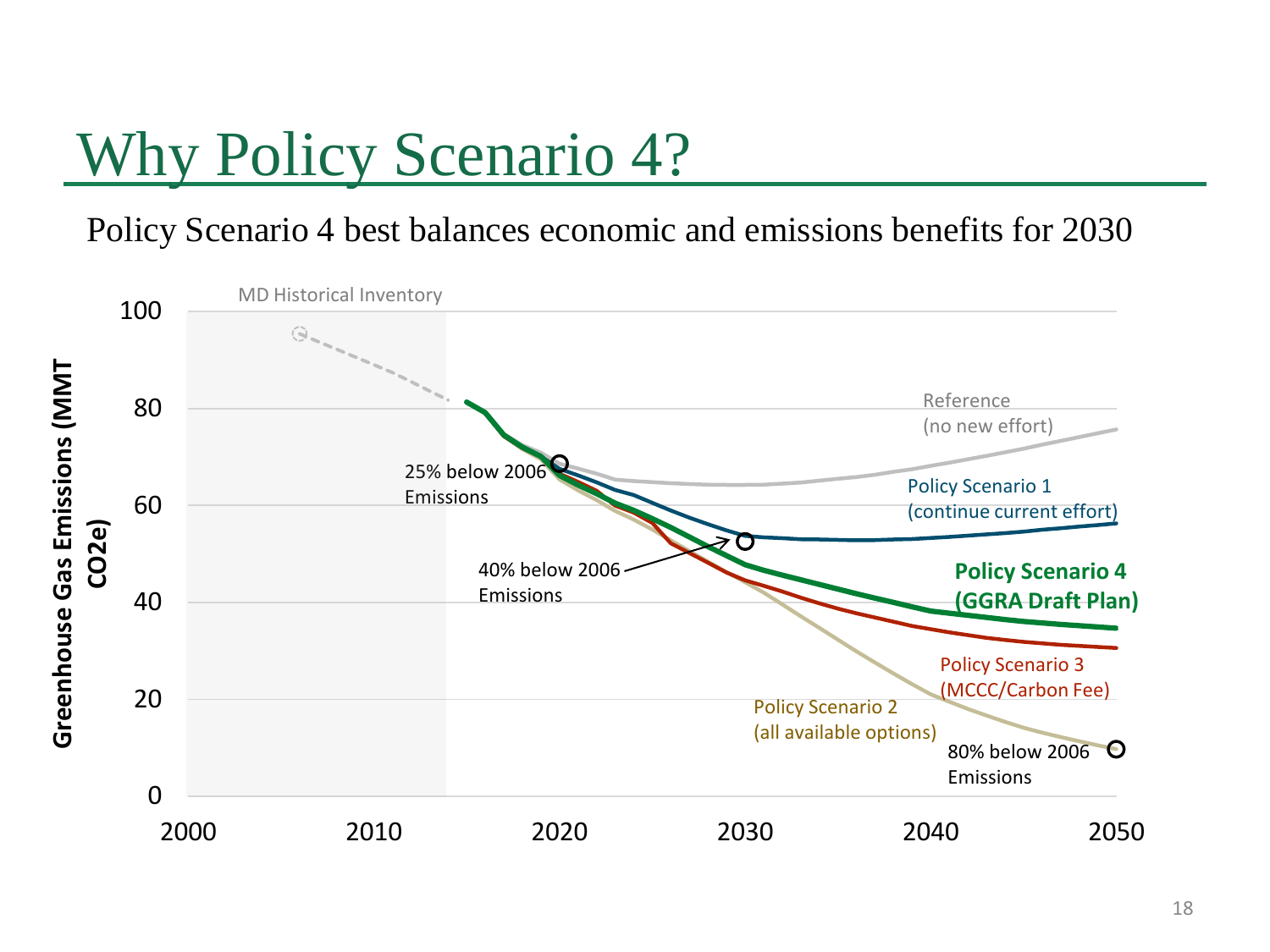# Why Policy Scenario 4?

PS2 identified important long-term measures that should be re-evaluated as technologies mature, but are not cost-effective under current technology.

Some of the long-term technologies that were important to achieve the 2050 goal, but caused negative economic impacts under current technology were:

- -Renewable Natural Gas
- -Other advanced biofuels
- -Electric heavy-duty trucks
- -Electric non-road vehicles

These measures may be cost-effective over time. For now, the Draft Plan focuses on measures necessary for 2030.